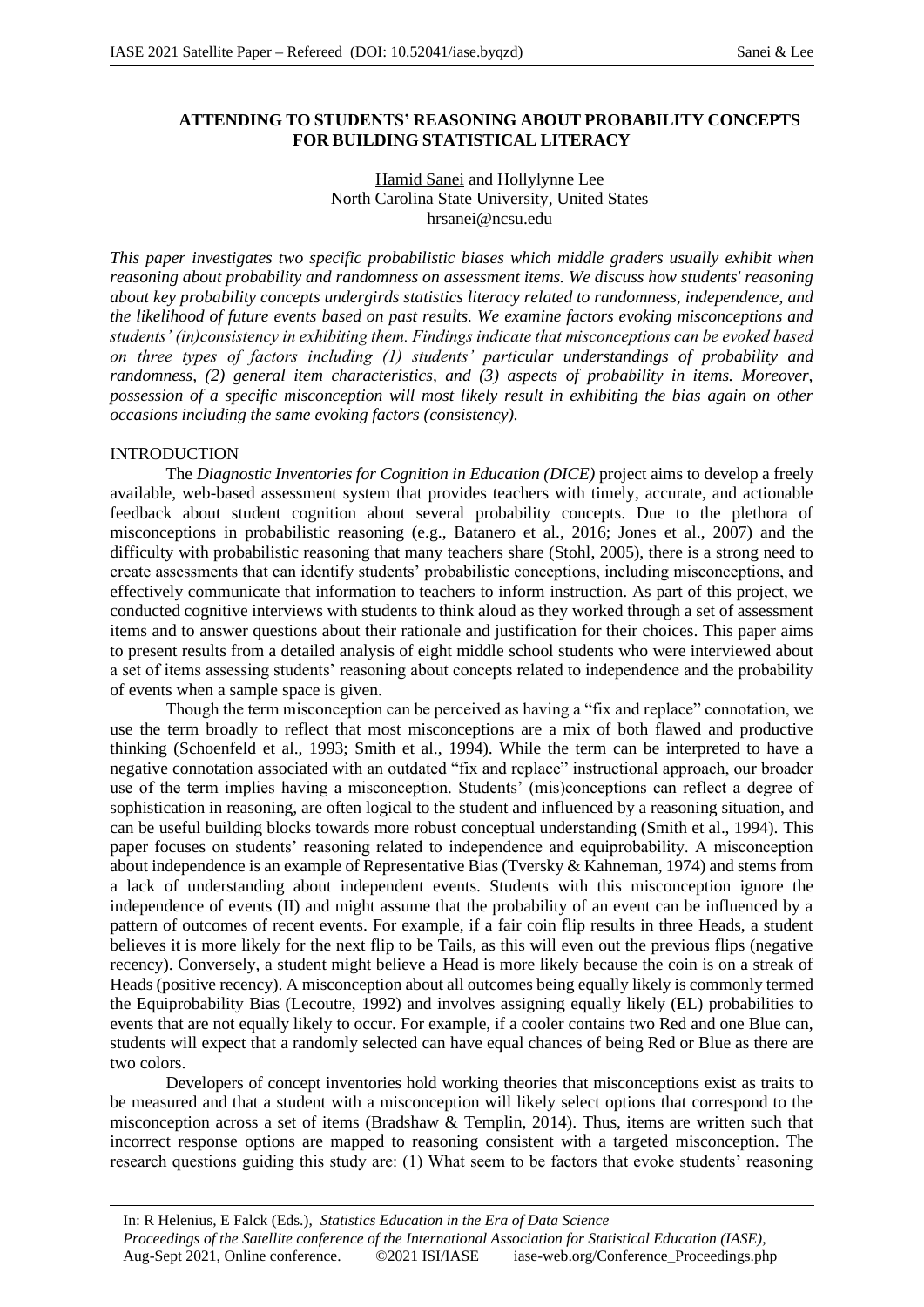with EL and II misconceptions and what possible factors inhibit the emergence of such biases? (2) How consistent are students who possess a misconception in exhibiting the bias in a set of items?

## **METHOD**

This paper only focuses on eight of the students interviewed in cognitive lab interviews (April-May 2019). Each interview began with a series of questions asking about how they would describe probability and randomness, and whether they could give an example of something with a high and low probability. All interviewed students responded to an item, called Raffle (Figure 1) targeting both misconceptions, and had an opportunity in their interview to respond to several additional items measuring one or both EL and II biases, as well as additional items measuring other concepts that are not the focus of this paper. Eight students were selected for careful analysis based on the large number of items they worked on within the interview that measured EL and II misconceptions. Each of the eight students saw seven to eleven items. The eight students included three boys (two African Americans, and one Asian) all in 6th grade, and five girls (two African Americans, one White, one Hispanic, and one who did not answer) which three of them were 6th and two were 8th graders. We focused on describing students' reasoning across all items which they saw in the interviews by analyzing data coming from different sources such as interview audio recordings and transcripts, the output of students' final response on each item, and field notes of interviewers. Students' responses were coded to determine the extent to which the option selected was reflective of their understanding as expressed during the interview. All coding was reviewed by the two researchers until an agreement was reached.

Your school's drama club is holding a raffle for teachers after the school play on Friday and Saturday nights. Here are the rules of the raffle: What does "randomly draw" Each teacher can buy only 1 ticket each night. mean in this question? The drama club sells 20 raffle tickets each night. Each raffle ticket is put in a The principal randomly draws 1 winning ticket each night. hat. The hat is shaken to mix A ticket can only be used on the night that it was bought. up the tickets. The principal Mrs. Vail won the raffle on Friday! draws 1 ticket without Mrs. Vail bought a ticket for the Saturday raffle. looking. With which statement do you MOST agree? **a.** Mrs. Vail will either win or lose, so she has a 50% chance of winning on Saturday. **b.** Mrs. Vail has a better chance of winning on Saturday than she had on Friday. **c.** Mrs. Vail has a lower chance of winning on Saturday than she had on Friday. **d.** Mrs. Vail's chance of winning on Saturday has not changed. Figure 1. Raffle item used in the cognitive interviews

### RESULTS

*Factors Contributing to Biased Reasoning*

Different factors recognized in this study seemed to play an influential role in evoking the misconceptions. These factors were categorized into three main domains: (1) *General Understandings of Probability and Randomness*. (2) *General Item Characteristics* including item context, call-out boxes defining randomness, and graphics demonstrated in items. (3) *Aspects of Probability in Items* including the list of outcomes, and the ability to reduce outcomes to binary options or binary results.

*General Understandings of Probability and Randomness*. This was the most common factor observed in all students' misconception responses working as the key factor in evoking both biases. A lack of understanding about probability and randomness was observed in students' responses to introductory questions asking them to define probability and randomness, and in diagnostic items measuring the misconceptions. Various ideas were expressed by students to define probability such as *"possibility"*, *"percentage"*, *"how often something occurs"*, *"something out of a whole"*, *"how to understand something"*, *"the chance"*, and *"the ability to be right or wrong".* Likewise, none of the students was able to define randomness while almost all of them considered random events as *"low probability"*, *"unpredictable"*, or *"rare events"*. Moreover, other ideas such as *"unknown results"*, *"random number generators", "unusual phenomena"*, *"patternless processes"*, and *"unexpected events"* were expressed when explaining random events.

Such a weakness caused students to apply insubstantial reasonings to justify their misconception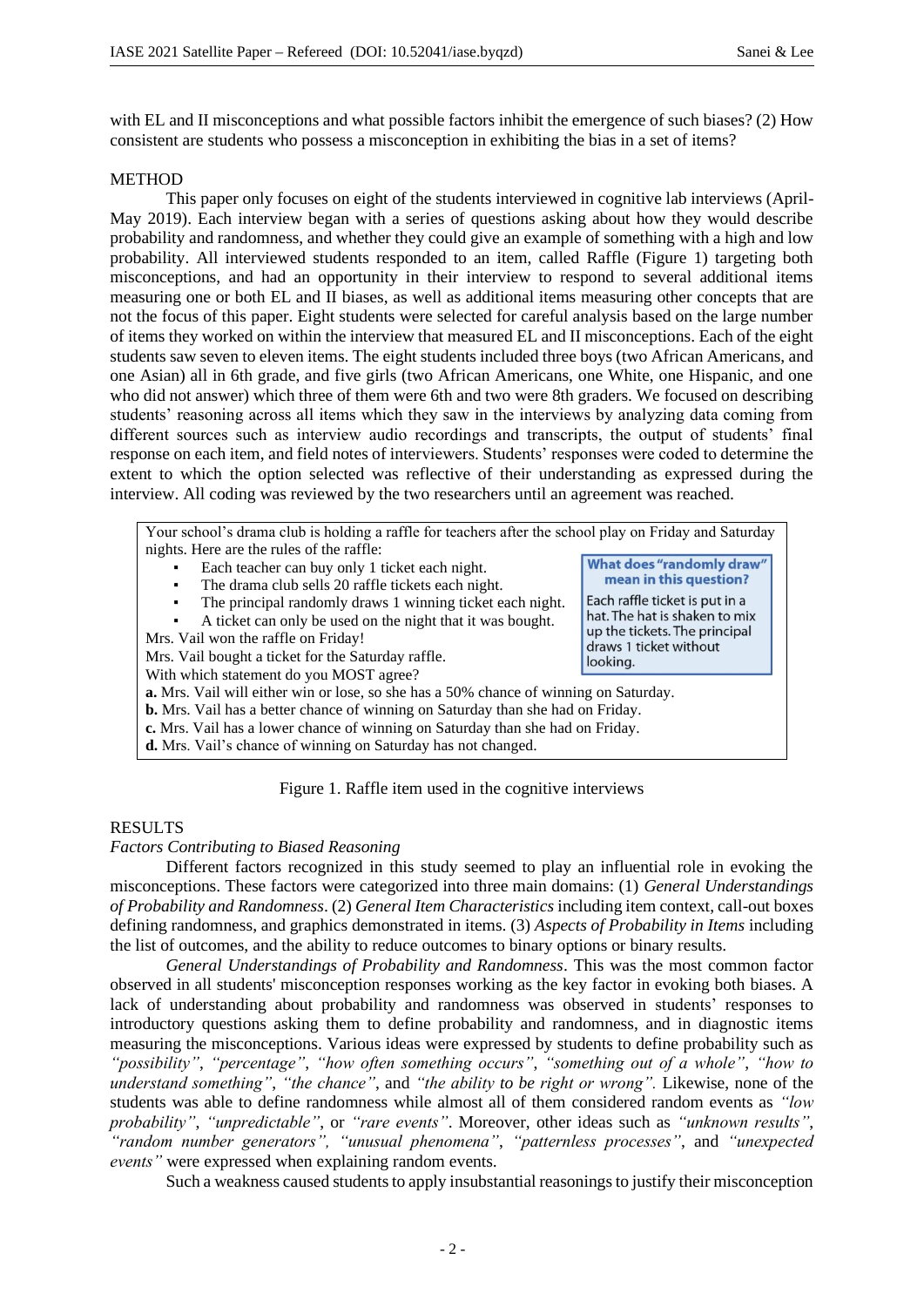responses. For instance, some EL reasoners made up factitious likelihoods (unreal similarities) to justify their biased reasoning. Knowledge of probability concepts including the second axiom of probability  $(P[S] = 1)$  could inhibit the exhibition of biases, especially EL bias, in many students who applied the misconceptions. Many of the EL reasoners in this study assigned 50% as an equal chance to each of the outcomes in the sample space ignoring the fact that the sum of probabilities exceeds 1. For example, in the FidgetSpinners item (Figure 2), an EL reasoner who lacked general knowledge of probability argued that *"each color fidget spinner has 50% chance of being randomly drawn as each of them will either be picked or not."* Likewise, inadequate understanding of probability and randomness was influential in exhibiting II misconception as most of the II reasoners could not distinguish the independence of outcomes.

| You won the ring toss game at the school carnival! Now you get to choose a fidget spinner from the |                                 |  |  |  |  |  |  |
|----------------------------------------------------------------------------------------------------|---------------------------------|--|--|--|--|--|--|
| prize bag. The prize bag has 3 green spinners, 5 red spinners, and 4 white spinners. All of the    |                                 |  |  |  |  |  |  |
| spinners are the same size.                                                                        |                                 |  |  |  |  |  |  |
| You randomly choose 1 spinner from the bag.                                                        | What does "randomly choose"     |  |  |  |  |  |  |
| Which color fidget spinner are you MOST likely to draw?                                            | mean in this question?          |  |  |  |  |  |  |
| a. Green                                                                                           | You shake the bag to mix up     |  |  |  |  |  |  |
| <b>b.</b> Red                                                                                      | the spinners. Then you choose 1 |  |  |  |  |  |  |
| c. White                                                                                           | spinner without looking.        |  |  |  |  |  |  |
| <b>d.</b> You are equally likely to draw a green, red, or white spinner.                           |                                 |  |  |  |  |  |  |
|                                                                                                    |                                 |  |  |  |  |  |  |

Figure 2. FidgetSpinners item used in the cognitive interviews

# *General Item Characteristics*

(1) Item Context: Students who previously experienced the context of an item in real life mostly relied on their experiences and ignored their correct intuitions and/or quantifications. This happened to both EL and II reasoners who ignored verbal, numeric, and graphical information provided in items and merely applied their real-life experiences. For instance, most of the students who saw the Raffle item (Figure 1) applied their understandings and interpretations of real-life raffles/lotteries when responding to this item. EL reasoners argued that *"the chances are equal (50%) as you will either win or lose each night the raffle is held."* Also, II-Negative Recency reasoners explained that *"Mrs. Vail's chances of winning on Saturday night will be lower as winning the lottery has a very low chance."*

(2) Call-Out Boxes: The Call-Out Boxes were designed to define randomness in items whose context included phrases such as *random drawing*, *tossing a fair die*, and *flipping a fair coin*. However, these boxes often confused students and caused them to mistakenly consider the chance of an element equal to the chance of the category to which the element belongs. For example, in the FidgetSpinners item (Figure 2), students who picked the equally likely option confused the equal chance of each spinner mentioned in the Call-Out Box with the chance of each color spinner asked by the question. Students who picked equally likely options based on their misinterpretation of the concept of randomness usually argued: *"equal chances… since it is random and random means equal chances."* Similarly, EL reasoners picked equally likely options because they believed in the unpredictability of outcomes of random events and mentioned *"there is no control over outcomes because it is random… and random means anything can happen. So, chances are equal… ."*

(3) Graphics: In some items, the context included jars, boxes, or spinners, and therefore, we added graphics to make it easier for students to make sense of the context and be able to extract information easier. Meanwhile, some students had difficulties interpreting graphical information. For example, in the Spinner4a item (Figure 3), some EL reasoners argued that "*landing on each color depends on the roughness of the spin and the initial location of the arrow… Thus, the arrow will or will not land on each color and the chances are 50%"* The same type of reasoning might be seen in II reasoners' arguments. For example, if an item illustrates a box consisting of 10 red and 10 yellow balls where the red balls are depicted all over the box while yellow balls are concentrated in a corner, then a sequence of outcomes such as Red, Red, Red, Red, [?] looks normal to an II reasoner and they will argue that *"Red ball will be drawn next since Red balls are everywhere in the box." Aspects of Probability in Items.*

(1) Presentation of Outcomes: How outcomes were presented in an item was a key factor in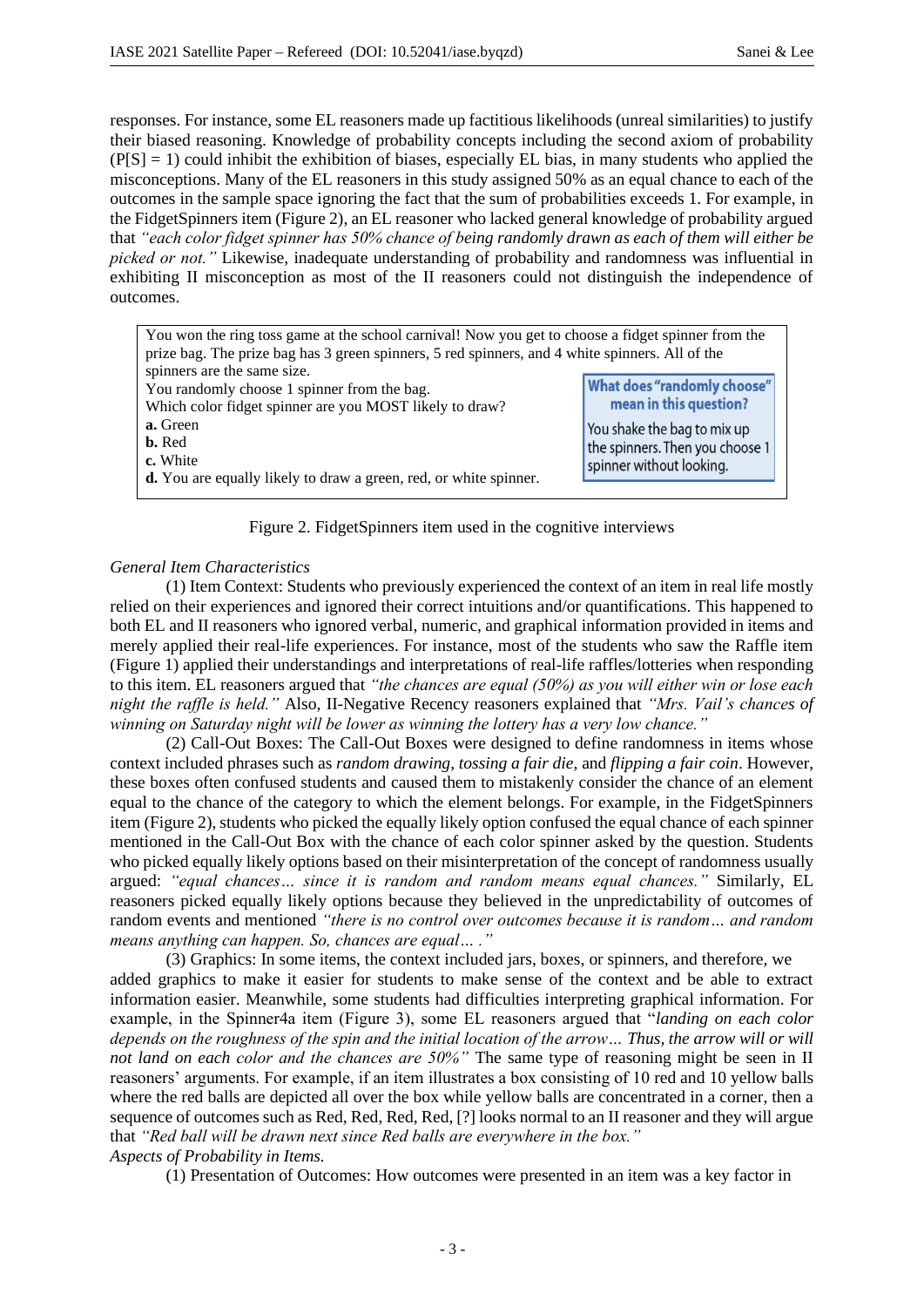evoking II bias. Most items designed to measure II bias presented a series of outcomes related to a random event and asked students to predict the next possible outcome. Outcome presentations included: (a) An outcome which is occurred in a row like T, T, T, T, T, [?]. (b) An outcome that is repeated frequently in a series of outcomes like T, T, T, H, H, T, [?]. (c) An easily recognizable pattern in a series of outcomes like H, H, T, H, H, T, [?]. Students with II-Positive Recency tendencies predict T in the first two sequences as T is the trend in the first sequence and repeated more than H in the second sequence. Though an II-Negative Recency reasoner predicts H as the next possible outcome in both first and second sequences and argues that "*there have been a lot of tails showing up so far, and therefore, it is time to have some heads."* On the other hand, a student who looks for patterns picks H in the third sequence since two Heads appear right after a Tail occurs. In all of the above cases, students focused heavily on the past results and ignored that the coin is fair and the chance for each side to show up in every coin flip will be 1/2.



Figure 3. Spinner4a item used in the cognitive interviews

(2) Binary Outcomes: Items in which presented experiments with binary outcomes such as win/lose, or heads/tails evoked EL misconception most of the t. EL reasoners usually argued that *"the chances are equal since there are only two possible outcomes/results."* For instance, if a spinner consists of four equally sized colored sections, then an EL reasoner argues that *"the chance of landing on each color is the same (50%) since the arrow will or will not land on each color."*

(3) Samples Divided into Two Categories: In items which the elements were divided into two categories such as two colors, two boxes, two genders, etc., EL misconception was evoked. For example, if a box included 10 colored balls which seven are Red and three are Yellow, then an EL reasoner argues that *"the chance of randomly drawing each color ball will be the same (50%) since there are only two colors."* Similarly, if an item mentions that there are two boxes (Box A and Box B) which there are three red and yellow balls in box A, and two Red and eight yellow balls in box B, then a student with EL tendency argues that *"the chance of randomly drawing a Red or Yellow ball is the same (50%) since there are only two boxes."* Likewise, if an item mentions that there are six Boys and eight Girls in a class and the teacher wants to randomly draw one person to receive a prize, an EL reasoner concludes that *"the chances are the same (50%) for Boys and Girls as there are only two genders."*

(4) Proximity in the Frequency of Outcomes: This was an essential factor evoking EL bias in items presenting outcomes with similar frequencies. For instance, when the frequencies of three types of outcomes (black, brown, and white) were three, four, and three, an EL reasoner argued *"I think that they are the same. Because the colors are similar – the number of colors is the same – there's 3, 4, 3."*

Nevertheless, we observed some factors inhibiting the emergence of misconceptions including (1) Adequate knowledge of probability, (2) Enough quantitative skills, (3) *Higher Frequency Means Higher Chance* intuition which the student sorts out the frequency of outcomes in the sample and then assigns the highest probability to the outcome with the highest frequency. This intuition was applied more than any other factor to inhibit the exhibition of EL misconception. (4) Counterexamples applied to reject options including EL or II statements. Counterexamples were mostly used by students who exhibited lower EL exhibition rates.

# *Consistency*

As Table 1 indicates, 38 opportunities measured EL bias while four students exhibited EL bias in their reasoning in 13 opportunities. Also, 13 opportunities measured only II bias which four students exhibited the misconception in seven of them. Further, 23 opportunities included both misconceptions in which EL bias was exhibited in eight opportunities by five students, though II bias was exhibited in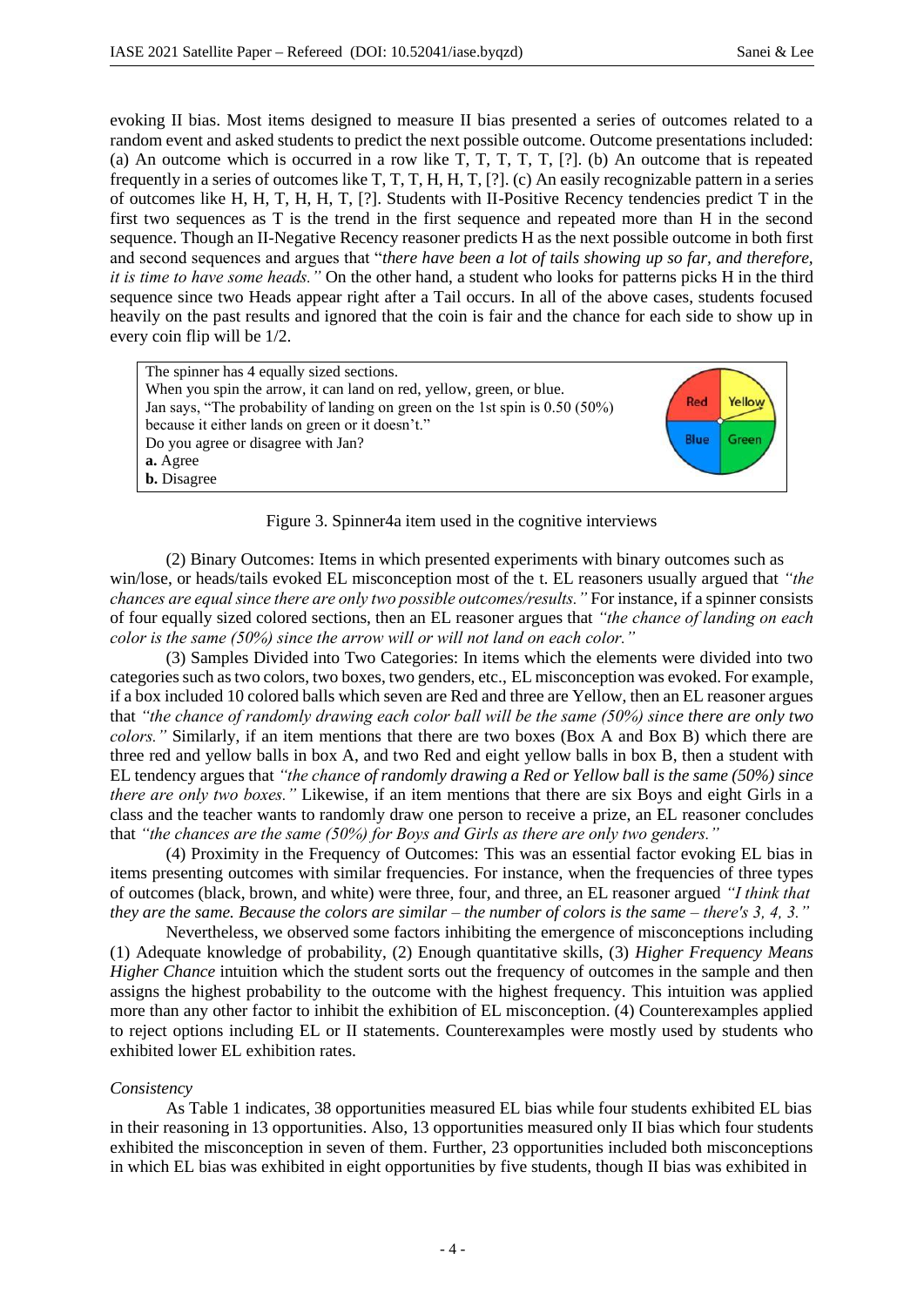four opportunities by only two students. Consequently, the exhibition rate for II bias in opportunities only measuring II bias was 7/13 (53.8%) and the exhibition rate for EL bias in opportunities only measuring EL bias was 13/38 (34%). Though EL bias was exhibited more than II bias in opportunities presenting both misconceptions at the same time (8/23 vs. 4/23).

Moreover, Table 1 shows that there was a total of 61 opportunities measuring EL bias (38) included only EL bias and 23 included both EL and II biases) while the bias was exhibited by six students in 21 opportunities. On the other hand, there were a total of 36 opportunities measuring II bias (13 included only II bias and 23 included both II and EL biases) while the bias was exhibited by four students in 11 opportunities. Therefore, the overall exhibition rates for EL and II biases were 21/61 (34.4%) and 11/36 (30.5%) respectively. Such close rates might indicate that both EL and II misconceptions were exhibited almost similarly in students' reasonings through a set of items (opportunities) as the difference between the two overall exhibition rates is only 3.9%. Nevertheless, the exhibition rate differences between the two biases were 19.8% (53.8% − 34%) and 17.4% (34.8% − 17.4%) in opportunities measuring only one of the biases and in opportunities including both misconceptions, respectively.

In general, it seems that EL bias was exhibited more consistently and with almost a similar exhibition rate throughout the different types of opportunities measuring the bias as the exhibition rates for the bias were 34% in items included only EL, 34.8% in items included EL and II, and 34.4% in items included either EL or EL and II. However, the exhibition rates for II bias were not as consistent as EL bias since the exhibition rates were 53.8% in items included only II, 17.4% in items included II and EL, and 30.5% in items included either II or II and EL.

|                      | Grade<br>Level  | EL Rate in<br>Items only | II Rate in<br>Items only | <b>EL</b> Rate<br>in Items | II Rate in<br>Items | Overall EL<br>Rate | Overall II<br>Rate |
|----------------------|-----------------|--------------------------|--------------------------|----------------------------|---------------------|--------------------|--------------------|
|                      |                 | Measured                 | Measured                 | Measured                   | Measured            |                    |                    |
|                      |                 | EL                       | П                        | $EL$ and $II$              | $EL$ and $II$       |                    |                    |
| Student1             | 6 <sup>th</sup> | $1/3$ (.33)              | $3/4$ (.75)              | 0/2(0.0)                   | 1/2(.5)             | $1/5$ (.2)         | 4/6(.67)           |
| Student <sub>2</sub> | 6 <sup>th</sup> | $2/5$ (.4)               | 1/1(1.0)                 | 1/1(1.0)                   | $0/1$ (0.0)         | 3/6(.5)            | $1/2$ (.5)         |
| Student3             | 6 <sup>th</sup> | 6/6(1.0)                 | 0/1(0.0)                 | 2/2(1.0)                   | 0/2(0.0)            | 8/8(1.0)           | $0/3$ (0.0)        |
| Student4             | 6 <sup>th</sup> | 0/4(0.0)                 | 2/2(1.0)                 | $1/4$ (.25)                | $3/4$ (.75)         | $1/8$ (.13)        | 5/6(.83)           |
| Student <sub>5</sub> | 8 <sup>th</sup> | 0/2(0.0)                 | $0/1$ (0.1)              | $2/5$ (.4)                 | 0/5(0.0)            | 2/7(.29)           | 0/6(0.0)           |
| Student <sub>6</sub> | 8 <sup>th</sup> | 0/4(0.0)                 | $1/2$ (.5)               | 0/4(0.0)                   | 0/4(0.0)            | 0/8(0.0)           | $1/6$ (.17)        |
| Student7             | 6 <sup>th</sup> | 0/7(0.0)                 | 0/1(0.0)                 | 0/2(0.0)                   | 0/2(0.0)            | 0/9(0.0)           | 0/3(0.0)           |
| Student <sub>8</sub> | 6 <sup>th</sup> | $4/7$ (.57)              | $0/1$ (0.0)              | 2/3(0.67)                  | 0/3(0.0)            | $6/10$ (.6)        | 0/4(0.0)           |
| <b>Total Rate</b>    |                 | 13/38 (.34)              | $7/13$ (.54)             | $8/23$ (.35)               | $4/23$ (.17)        | $21/61$ (.34)      | 11/36(.31)         |

Table 1. Bias Exhibition Rates and Students' Performances

Each row of Table 1 shows individual performances in three different types of opportunities measuring either only one or both biases. In general, we might categorize each student's performance regarding their bias tendencies into four classes by looking at their overall bias rates presented in the last two columns: (1) Bias-Free Reasoner which possesses neither of the two misconceptions, (2) EL Reasoner which only possesses EL bias, (3) II Reasoner which only possesses II bias, (4) EL and II Reasoner which possesses both biases. As Table 1 demonstrates, Student1, Student4, and Student6 have higher II exhibition rates compared to EL bias in all three types of opportunities. Thus, we would categorize them as II reasoners. However, the EL exhibition rate was higher for Student3, Student5, and Student8 and we would categorize them as EL reasoners. Meanwhile, Student2 was categorized in class 4 as the overall exhibition rates for both EL and II biases were 50% (3/6 and 1/2). On the other hand, Student7 was categorized in class 1 as they exhibited neither of the two biases in their reasoning. In summary, six students were either in class 2 or 3 (three II reasoners and three EL reasoners), while one student was in class 4, and one was in class 1. Overall, seven of the eight students exhibited at least one misconception in their responses.

Additionally, analyzing the responses given by students in each of the four classes revealed a strong relationship that exists between bias exhibition and evoking factors presented in items. Indeed, consistency in the exhibition of a specific bias occurred about presented evoking factors that directly influence the exhibition of that misconception. For instance, if a student is categorized in class 2, then